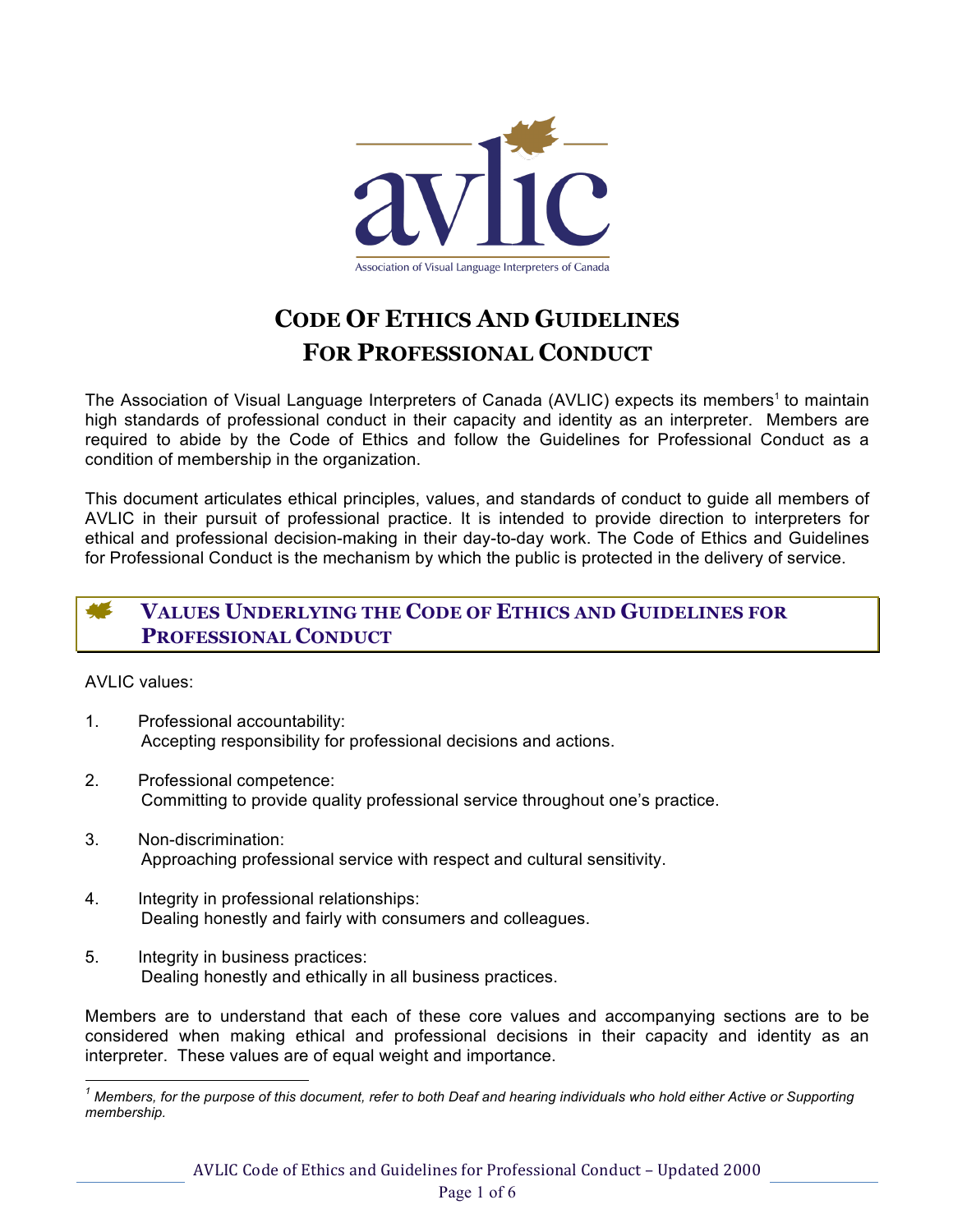## **1. PROFESSIONAL ACCOUNTABILITY**

Interpreters accept responsibility for all professional decisions made and actions taken.

### **1.1. CONFIDENTIALITY**

- 1.1.1 Members will respect the privacy of consumers and hold in confidence all information obtained in the course of professional service. Members may be released from this obligation only with their consumers' authorization or when ordered by law.
- 1.1.2 Where necessary, a member may exchange pertinent information with a colleague in order to provide consistent quality of service. This will be done in a manner that protects the information and the consumers.
- 1.1.3 Members need to be aware that other professional codes of conduct may impact upon their work. In such circumstances, members will make appropriate professional decisions and conduct themselves in a manner befitting the setting and the profession.

#### **1.2 PROFESSIONAL CONDUCT**

- 1.2.1 Members will hold the needs of consumers primary when making professional decisions.
- 1.2.2 Members shall recognize that all work undertaken by them on an individual basis, whether pro bono or paid, will ultimately reflect the integrity of themselves and of the profession.
- 1.2.3 Members shall conduct themselves in a professional manner at all times. They shall not badger or coerce individuals or agencies to use their professional services.
- 1.2.4 Members shall take into account the limitations of their abilities, knowledge and the resources available to them prior to accepting work. They will remove themselves from a given setting when they realize an inability to provide professional service.
- 1.2.5 Members must be aware of personal circumstances or conflict of interest that might interfere with their effectiveness. They will refrain from conduct that can lead to substandard performance and/or harm<sup>2</sup> to anyone including themselves and consumers.
- 1.2.6 Members are accountable to AVLIC and to their local chapter affiliate for their professional and ethical conduct. Further, members are responsible to discuss and resolve, in a professional manner, issues arising from breaches of ethical or professional conduct on the part of individual colleagues after they are observed. In the case where these breaches are potentially harmful to others or chronic, and attempts to resolve the issue have not been successful, such conduct should be reported to AVLIC and/or their local chapter affiliate in a manner directed by the appropriate Dispute Resolution Process.

### **1.3 SCOPE OF PRACTICE**

1.3.1 Members will refrain from using their professional role to perform other functions that lie beyond

*<sup>2</sup> Harm refers to injurious behaviour that causes distress to the person. This can include but is not limited to actions, which are sexual, physical, emotional or verbal in nature. It can also include performance of duties while under the influence of alcohol, drugs or mind-altering substances.*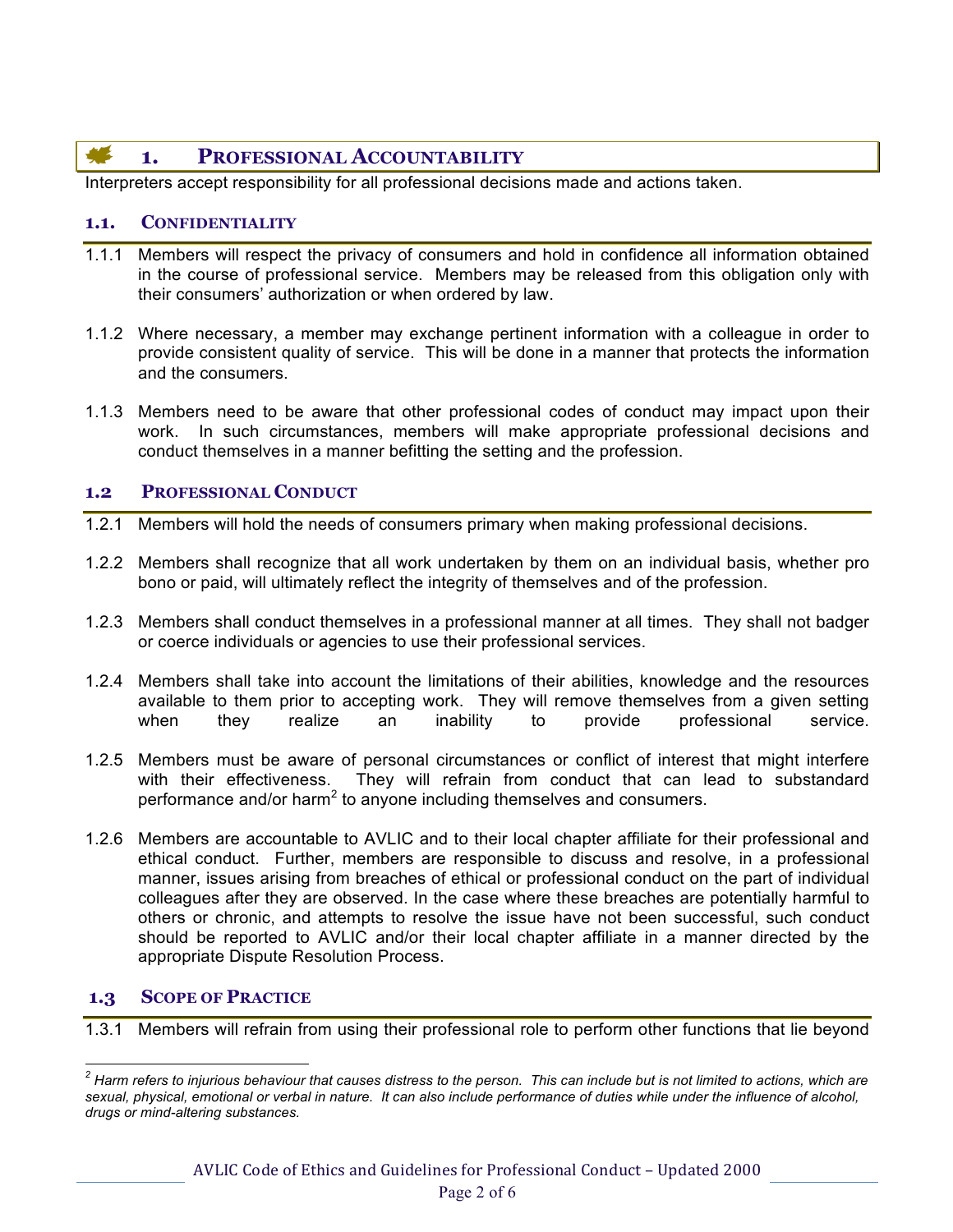the scope of an interpreting assignment and the parameters of their professional duties. They will not counsel, advise, or interject personal opinions.

- 1.3.2 When functioning as part of a professional team (e.g., education, legal, medical and mental health settings) it is understood that members will limit their expertise to interpretation. In such settings, it may be appropriate for members to comment on the overall effectiveness of communication, the interpreting process and to suggest appropriate resources and referrals. This should be done only within the context of the professional team.
- 1.3.3 Members will refrain from manipulating work situations for personal benefit or gain. When working as independent contractors, members may promote their professional services within the scope of their practice. When working under the auspices of an agency or other employer, it is not ethical for the members to promote their professional services independent of the agency or employer.

#### **1.4 INTEGRITY OF SERVICE**

1.4.1 Members will demonstrate sound professional judgment and accept responsibility for their decisions. Members will make every attempt to avoid situations that constitute a real or perceived conflict of interest. Members will ensure there is full disclosure to all parties should their ancillary interest be seen as a real or perceived conflict of interest.

#### <u>ar</u> **2.0 PROFESSIONAL COMPETENCE**

Interpreters provide the highest possible quality of service through all aspects of their professional practice.

#### **2.1 QUALIFICATIONS TO PRACTICE**

2.1.1 Members will possess the knowledge and skills to support accurate and appropriate interpretation. It is recognized that members work in a range of settings and with a variety of consumers. This demands that members be adept at meeting the linguistic needs of consumers, the cultural dynamics of each situation, and the spirit and content of the discourse.

#### **2.2 FAITHFULNESS OF INTERPRETATION**

2.2.1 Every interpretation shall be faithful to and render exactly the message of the source text. A faithful interpretation should not be confused with a literal interpretation. The fidelity of an interpretation includes an adaptation to make the form, the tone, and the deeper meaning of the source text felt in the target language and culture.

#### **2.3 ACCOUNTABILITY FOR PROFESSIONAL COMPETENCE**

- 2.3.1 Members will accept full responsibility for the quality of their own work and will refrain from making inaccurate statements regarding their competence, education, experience or certification.
- 2.3.2 Members are responsible for properly preparing themselves for the work contracted.
- 2.3.3 Members will accept contracts for work only after determining they have the appropriate qualifications and can remain neutral throughout the assignment.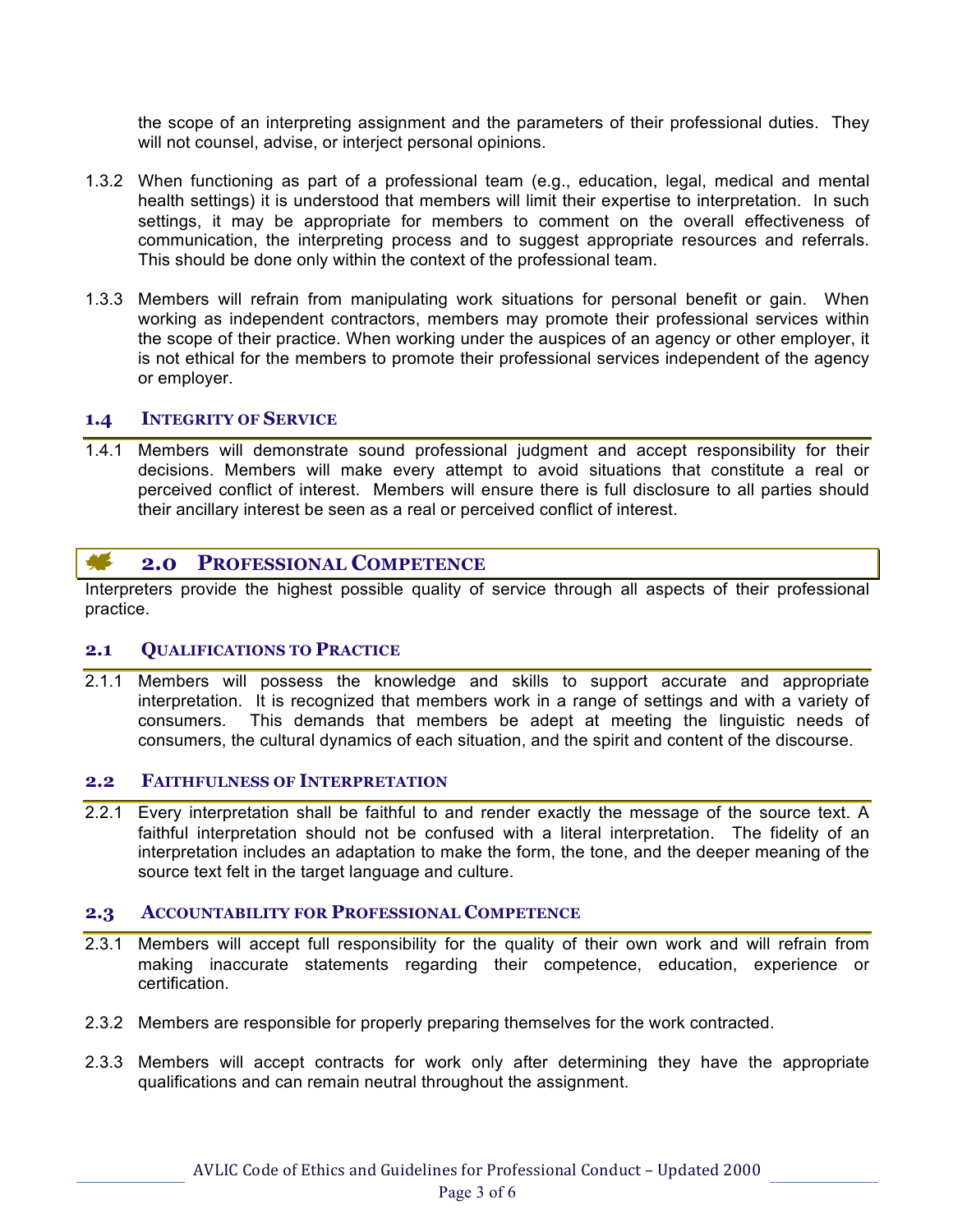### **2.4 ONGOING PROFESSIONAL DEVELOPMENT**

- 2.4.1 Members will incorporate current theoretical and applied knowledge, enhance that knowledge through continuing education throughout their professional careers and will strive for AVLIC certification.
- 2.4.2 Members will aim to be self-directed learners, pursuing educational opportunities which are relevant to their professional practice. This could include but is not limited to peer review, collegial consultation, mentoring and regular feedback regarding specific areas of skill development.

#### **AGE 3.0 NON-DISCRIMINATION**

Interpreters approach professional services with respect and cultural sensitivity  $3$  towards all participants.

#### **3.1 NON-DISCRIMINATION**

3.1.1 Members will respect the individuality, the right to self-determination, and the autonomy of the people with whom they work. They will not discriminate based on ethnicity, gender, age, disability, sexual orientation, religion, personal beliefs and practices, social status or any other factor.

#### **3.2 COMMUNICATION PREFERENCES**

3.2.1 Members will respect and use the form of communication preferred by those deaf and hard of hearing consumers for whom they provide service.

#### **3.3 DEAF INTERPRETERS**

3.3.1 The services of a Deaf interpreter may be required when working with individuals who use regional sign dialects, non-standard signs, foreign sign languages, and those with emerging language use. They may also be used with individuals who have disabling conditions that impact on communication. Members will recognize the need for a Deaf interpreter and will ensure their inclusion as a part of the professional interpreting team.

### **4.0 INTEGRITY IN PROFESSIONAL RELATIONSHIPS**

Interpreters deal honestly and fairly with consumers and colleagues while establishing and maintaining professional boundaries.

#### **4.1 PROFESSIONAL RELATIONSHIPS**

4.1.1 Members shall understand the difference between professional and social interactions. They will establish and maintain appropriate boundaries between themselves and consumers. Members will assume responsibility to ensure relationships with all parties involved are reasonable, fair and professional.

#### **4.2 IMPARTIALITY**

*<sup>3</sup> Cultural sensitivity refers to being aware of and responding to the uniqueness of each individual and of each context within which we work.*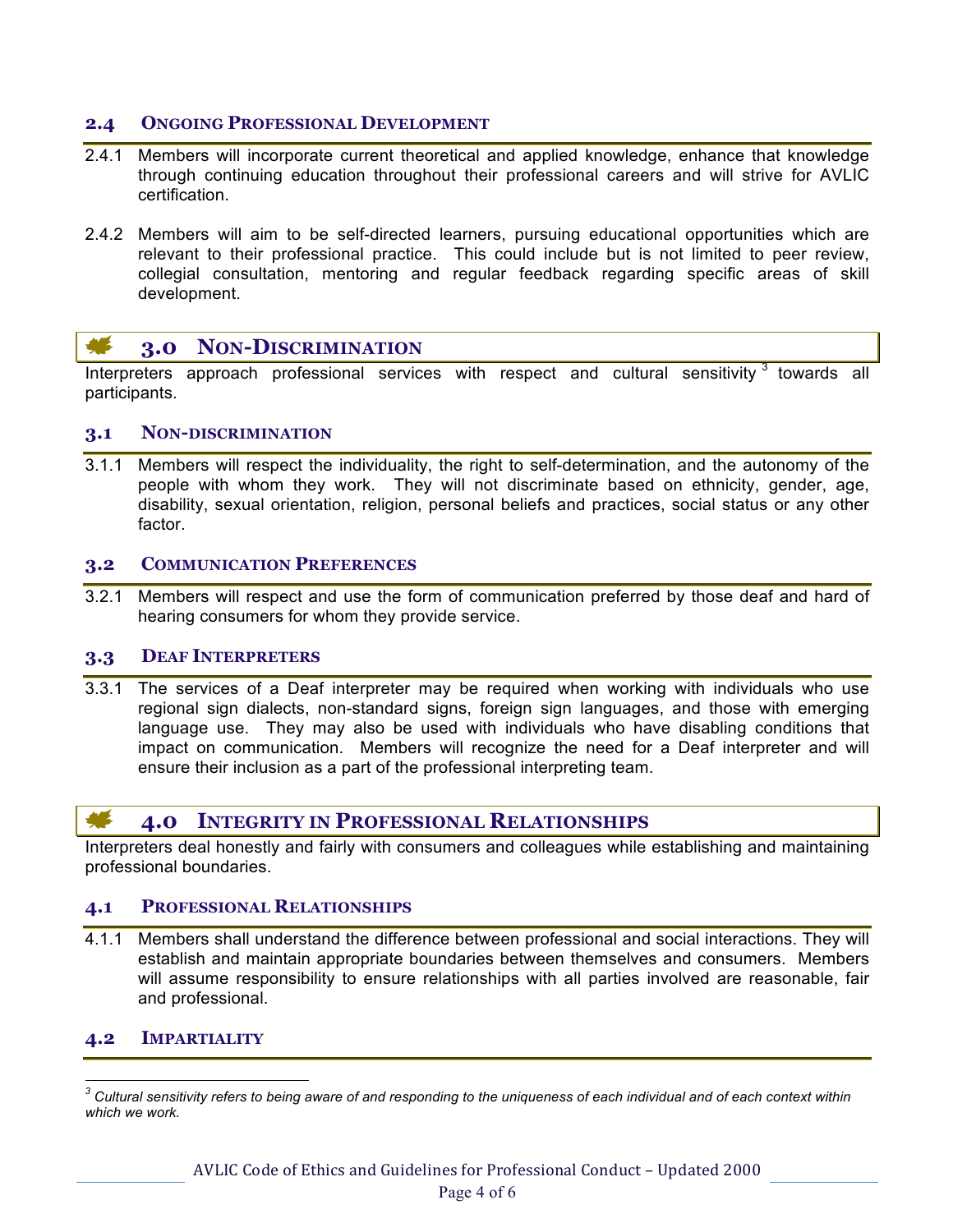- 4.2.1 Members shall remain neutral, impartial, and objective. They will refrain from altering a message for political, religious, moral, or philosophical reasons, or any other biased or subjective consideration.
- 4.2.2 Should a member not be able to put aside personal biases or reactions which threaten impartiality, the member will examine options available to them. This may include not accepting the work or withdrawing their services from the assignment or contract.

#### **4.3 RESPECT FOR COLLEAGUES**

- 4.3.1 Members will act toward colleagues in a spirit of mutual cooperation, treating and portraying them to others with respect, courtesy, fairness and good faith, etc.
- 4.3.2 Members have a professional obligation to assist and encourage new interpreting practitioners in the profession.
- 4.3.3 Members shall not abuse the good faith of other members or be guilty of a breach of trust or unfair tactics or the use of unfair tactics.

### **4.4 SUPPORT FOR PROFESSIONAL ASSOCIATIONS**

4.4.1 Members shall support AVLIC, its affiliates, and other organizations representing the profession and the Deaf community.

#### **ALC 5.0 INTEGRITY IN BUSINESS PRACTICES**

Interpreters establish and maintain professional boundaries with consumers and colleagues in a manner that is honest and fair.

#### **5.1 BUSINESS PRACTICES**

- 5.1.1 Members will refrain from any unfair competition with their colleagues, including but not limited to: (a) engaging in comparative advertising (b) willfully undercutting; or (c) artificially inflating fees during times when market demand exceeds supply.
- 5.1.2 Members will conduct themselves in all phases of the interpreting situation in a manner befitting the profession, including negotiating work and contracts, obtaining suitable preparation material, and choice of attire and professional demeanor.
- 5.1.3 Members will honour professional commitments made when accepting work, and will follow through on their obligations. Members may not unilaterally terminate work or a contract unless they have fair and reasonable grounds to do so.
- 5.1.4 Members shall take reasonable care of material and/or property given to them by a consumer and may not lend such or use it for purposes other than those for which it was entrusted to them.

#### **5.2 ACCURATE REPRESENTATION OF CREDENTIALS**

- 5.2.1 Members shall not by any means engage in, nor allow the use of, statements that are false, misleading, incomplete, or likely to mislead consumers or members of the public.
- 5.2.2 Members will refrain from making inaccurate statements regarding their competence, education,